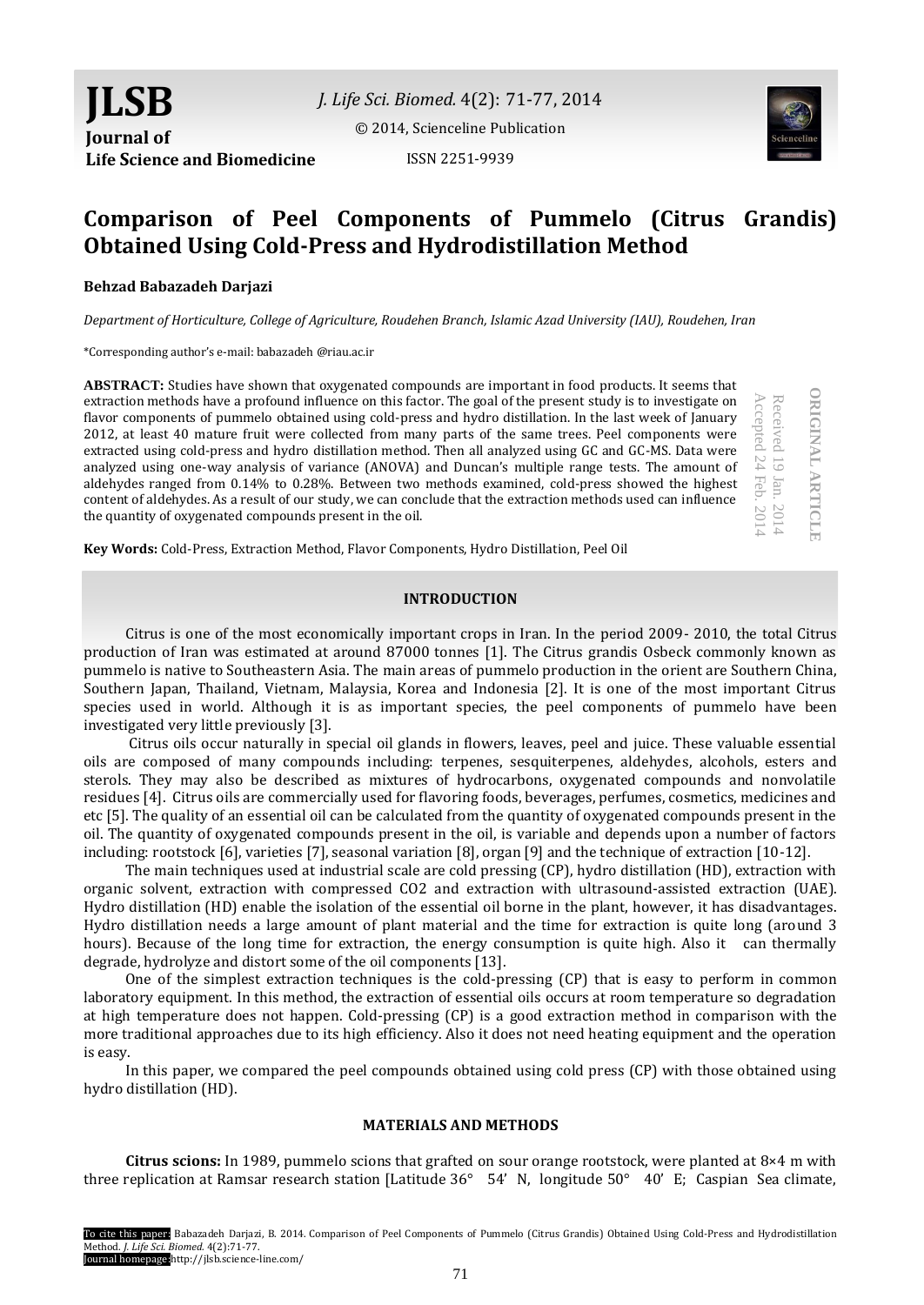average rainfall and temperature were 970 mm and 16.25°C per year, respectively; soil was classified as loamclay, pH ranged from 6.9 to 7]. Pummelo were used as plant material in this experiment (Table 1).

| Common name                | <b>Botanical Name</b>            | <b>Parents</b>   | Category    |
|----------------------------|----------------------------------|------------------|-------------|
| Pummelo(scion)             | <i>Citrus grandis</i> (shaddock) | Unknown          | Pummelo     |
| Sour orange<br>(Rootstock) | C. aurantium (L.)                | Mandarin ×Pomelo | Sour orange |

**Table 1.** Common and botanical names for citrus taxa used as scions and rootstock

# **Preparation of peel sample**

In the last week of January 2012, at least 40 mature fruit were collected from many parts of the same trees located in Ramsar research station, early in the morning (6 to 8 am) and only during dry weather .

# **Cold-pressing extraction technique**

About 150 g of fresh peel was cold-pressed and then the oil was separated from the crude extract by centrifugation (at 4000 RPM for 15 min at 4 °C). The supernatant was dehydrated with anhydrous sodium sulfate at 5 °C for 24h and then filtered. The oil was stored at -25 °C until analyzed. Three replicates were carried out for the quantitative analysis (n=3) [11].

# **Hydro distillation extraction technique**

In order to obtain the volatile compounds from the peel, 250 g of fresh peel were subjected to hydro distillation for 3 h using a Clevenger-type apparatus. N-hexane was used to isolate the oil layer from the aqueous phase. The hexane layer was dried over anhydrous sodium sulphate and stored at -4°C until used. Three replicates were carried out for the quantitative analysis (n=3) [11].

# **GC and GC-MS**

An Agilent 6890N gas chromatograph (USA) equipped with a DB-5 (30 m 0.25 mm i.d; film thickness = 0.25 m) fused silica capillary column (J&W Scientific) and a flame ionization detector (FID) was used. The column temperature was programmed from 60 to C (3min) to 250 o C (20 min) at a rate of 3 o C/ min. The injector and detector temperatures were 260 o C and helium was used as the carrier gas at a flow rate of 1.00 ml/min and a linear velocity of 22 cm/s. The linear retention indices (LRIs) were calculated for all volatile components using a homologous series of n-alkanes (C9-C22) under the same GC conditions. The weight percent of each peak was calculated according to the response factor to the FID. Gas chromatography- mass spectrometry was used to identify the volatile components. The analysis was carried out with a Varian Saturn 2000R. 3800 GC linked with a Varian Saturn 2000R MS .

The oven condition, injector and detector temperatures, and column (DB-5) were the same as those given above for the Agilent 6890 N GC. Helium was the carrier gas at a flow rate of 1.1 mL/min and a linear velocity of 38.7 cm/s. Injection volume was  $1 \mu$ L.

#### **Identification of components**

Components were identified by comparison of their Kovats retention indices (RI), retention times (RT) and mass spectra with those of reference compounds [14, 15].

# **Data analysis**

SPSS 18 was used for analysis of the data obtained from the experiments. Analysis of variations was based on the measurements of 8 peel component. Comparisons were made using one-way analysis of variance (ANOVA) and Duncan's multiple range tests. Differences were considered to be significant at  $P < 0.01$ . The correlation between pairs of characters was evaluated using Pearson's correlation coefficient.

# **RESULTS**

#### **Flavor compounds of the pummelo obtained using cold-press (CP)**

GC-MS analysis of the flavor compounds extracted from pummelo using cold-press allowed identification of 47 volatile components (Table 2, Fig. 1): 23 oxygenated terpenes [8 aldehydes, 10 alcohols, 4 esters, 1 ketone] and 24 non oxygenated terpenes [15 monoterpens, 9 sesqiterpens].

**Flavor compounds of the pummelo obtained using hydro distillation (HD):** GC-MS analysis of the flavor compounds extracted from pummelo using hydro distillation allowed identification of 40 volatile components (Table 2): 19 oxygenated terpenes [5 aldehydes, 11 alcohols, 2 esters, 1 ketone] and 21 non oxygenated terpenes [12 monoterpens, 9 sesqiterpens].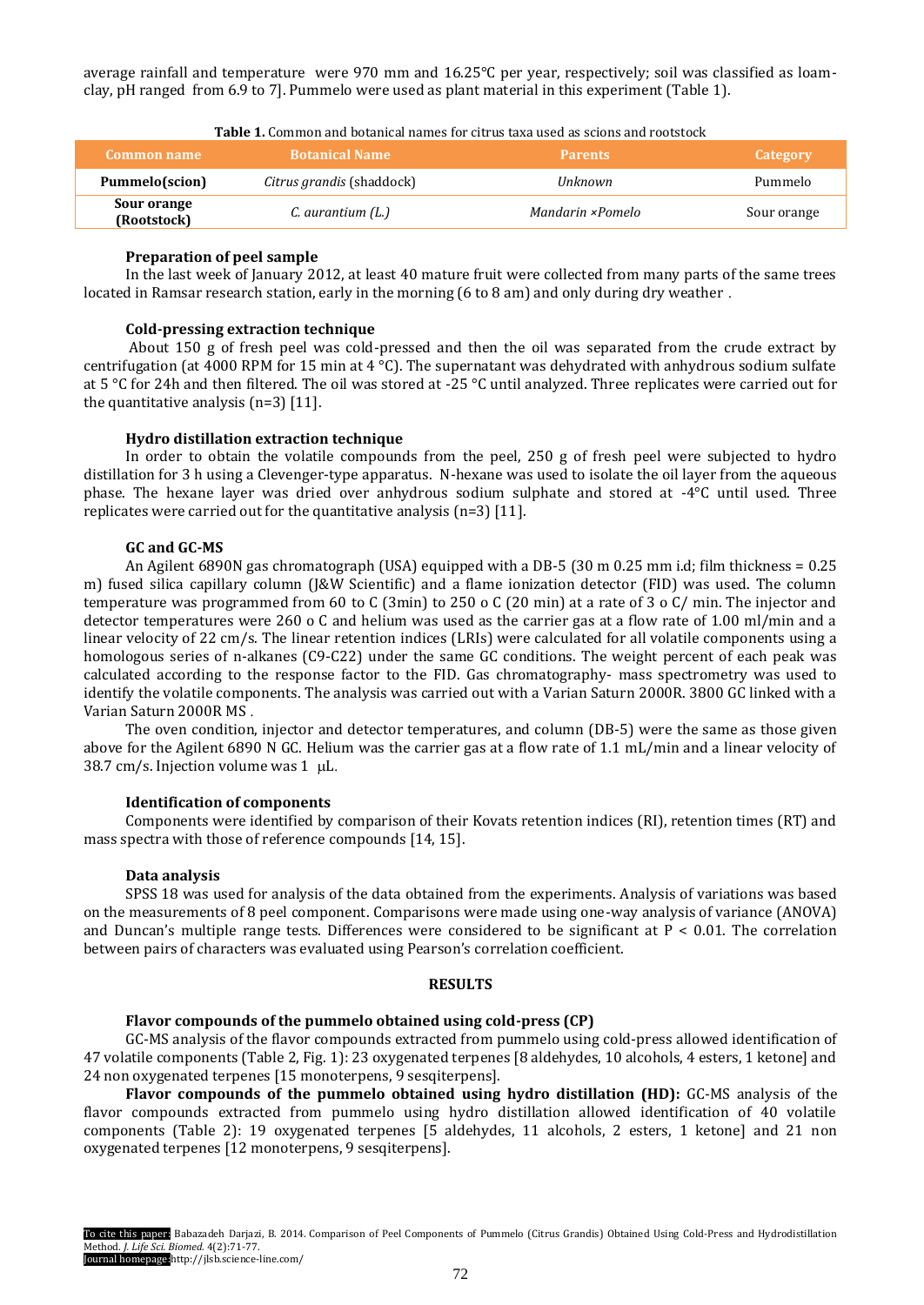

**Fig1.** HRGC chromatograms of pummelo peel oil obtained using cold-press

| Table 2. Feel components of pummelo obtained using cold-press and hydrodistination. There is in on J |                              |                |                              |      |                                  |                                |                |                              |      |
|------------------------------------------------------------------------------------------------------|------------------------------|----------------|------------------------------|------|----------------------------------|--------------------------------|----------------|------------------------------|------|
|                                                                                                      | <b>Component</b>             | Cold-<br>press | <b>Hydro</b><br>distillation | KI   | <b>Component</b>                 |                                | Cold-<br>press | <b>Hydro</b><br>distillation | KI   |
| $\mathbf{1}$                                                                                         | $\alpha$ - thujene           | $\ast$         | $\ast$                       | 928  | 25                               | Nerol                          | $\ast$         | $\ast$                       | 1237 |
| $\overline{2}$                                                                                       | $\alpha$ - Pinene            | $\ast$         | $\ast$                       | 935  | 26                               | Neral                          | $\ast$         | $\ast$                       | 1244 |
| 3                                                                                                    | Camphene                     | $\ast$         | $\ast$                       | 951  | 27                               | geraniol                       | $\ast$         | $\ast$                       | 1259 |
| $\overline{\mathbf{4}}$                                                                              | Sabinene                     | $\ast$         | $\ast$                       | 975  | 28                               | Linalyl acetate                | $\ast$         |                              | 1262 |
| 5                                                                                                    | $\beta$ -pinene              | $\ast$         | $\ast$                       | 979  | 29                               | Geranial                       | $\ast$         | $\ast$                       | 1274 |
| 6                                                                                                    | $\beta$ -myrcene             | $\ast$         | $\ast$                       | 991  | 30                               | Perilla aldehyde               | $\ast$         |                              | 1280 |
| $\overline{7}$                                                                                       | octanal                      | $\ast$         |                              | 1003 | 31                               | $\alpha$ -terpinyl acetate     | $\ast$         |                              | 1351 |
| 8                                                                                                    | $\alpha$ -<br>phellandrene   | $\ast$         | $\ast$                       | 1006 | 32                               | Neryl acetate                  | $\ast$         | $\ast$                       | 1356 |
| 9                                                                                                    | Limonene                     | $\ast$         | $\ast$                       | 1036 | 33                               | $\alpha$ -copaene              | $\ast$         | $\ast$                       | 1384 |
| 10                                                                                                   | $(Z)$ - $\beta$ -<br>ocimene | $\ast$         | $\ast$                       | 1044 | 34                               | Granyl acetate                 | $\ast$         | $\ast$                       | 1389 |
| 11                                                                                                   | $(E)$ - $\beta$ -<br>ocimene | $\ast$         | $\ast$                       | 1055 | 35                               | Dodecanal                      | $\ast$         | $\ast$                       | 1409 |
| 12                                                                                                   | $y$ - terpinene              | $\ast$         | $\ast$                       | 1061 | 36                               | $(Z)$ - $\beta$ -caryophyllene | $\ast$         | $\ast$                       | 1416 |
| 13                                                                                                   | cis-sabinene<br>hydrate      | $\ast$         |                              | 1065 | 37<br>$\beta$ -copaene           |                                | $\ast$         | $\ast$                       | 1439 |
| 14                                                                                                   | $\alpha$ -terpinolene        | $\ast$         | $\ast$                       | 1091 | 38                               | $\alpha$ - humulene            | $\ast$         | $\ast$                       | 1462 |
| 15                                                                                                   | Linalool                     | $\ast$         | $\ast$                       | 1100 | 39                               | Germacrene D                   | $\ast$         | $\ast$                       | 1493 |
| 16                                                                                                   | cis-limonen<br>oxide         | $\ast$         |                              | 1137 | 40<br>Bicyclogermacrene          |                                | $\ast$         | $\ast$                       | 1504 |
| 17                                                                                                   | trans-limonen<br>oxide       | $\ast$         |                              | 1141 | 41<br>$E, E, \alpha$ - farnesene |                                | $\ast$         | $\ast$                       | 1513 |
| 18                                                                                                   | Citronellal                  | $\ast$         | $\ast$                       | 1154 | 42<br>$\delta$ -cadinene         |                                | $\ast$         | $\ast$                       | 1531 |
| 19                                                                                                   | terpinen-4-ol                | $\ast$         | $\ast$                       | 1182 | elemol<br>43                     |                                |                | $\ast$                       | 1559 |
| 20                                                                                                   | $\alpha$ - terpineol         | $\ast$         | $\ast$                       | 1195 | 44<br>germacrene B               |                                | $\ast$         | $\ast$                       | 1567 |
| 21                                                                                                   | Decanal                      | $\ast$         | $\ast$                       | 1205 | 45                               | (E)-nerolidol                  | $\ast$         | $\ast$                       | 1571 |
| 22                                                                                                   | trans-carveol                | $\ast$         | $\ast$                       | 1219 | 46                               | Tetradecanal                   | $\ast$         |                              | 1621 |
| 23                                                                                                   | $\beta$ -citronellol         | $\ast$         | $\ast$                       | 1229 | 47                               | E.E-cis-farnesol               | $\ast$         | $\ast$                       | 1732 |
| 24                                                                                                   | cis-carveol                  | $\ast$         | $\ast$                       | 1234 | 48                               | Nootkatone                     | $\ast$         | $\ast$                       | 1814 |
|                                                                                                      |                              |                |                              |      |                                  |                                | 47             | 40                           |      |

| Table 2. Peel components of pummelo obtained using cold-press and hydodistillation. (*There is in oil) |  |  |  |  |
|--------------------------------------------------------------------------------------------------------|--|--|--|--|
|--------------------------------------------------------------------------------------------------------|--|--|--|--|

# **Aldehydes**

Eight aldehyde components that identified in this analysis were octanal, citronellal, decanal, neral, geranial, perillaldehyde, dodecanal, and tetradecanal (Table 3). In addition they were quantified from 0.14% to 0.28%. The concentration of neral was higher in our samples. Neral has a lemon-like aroma and is considered as one of the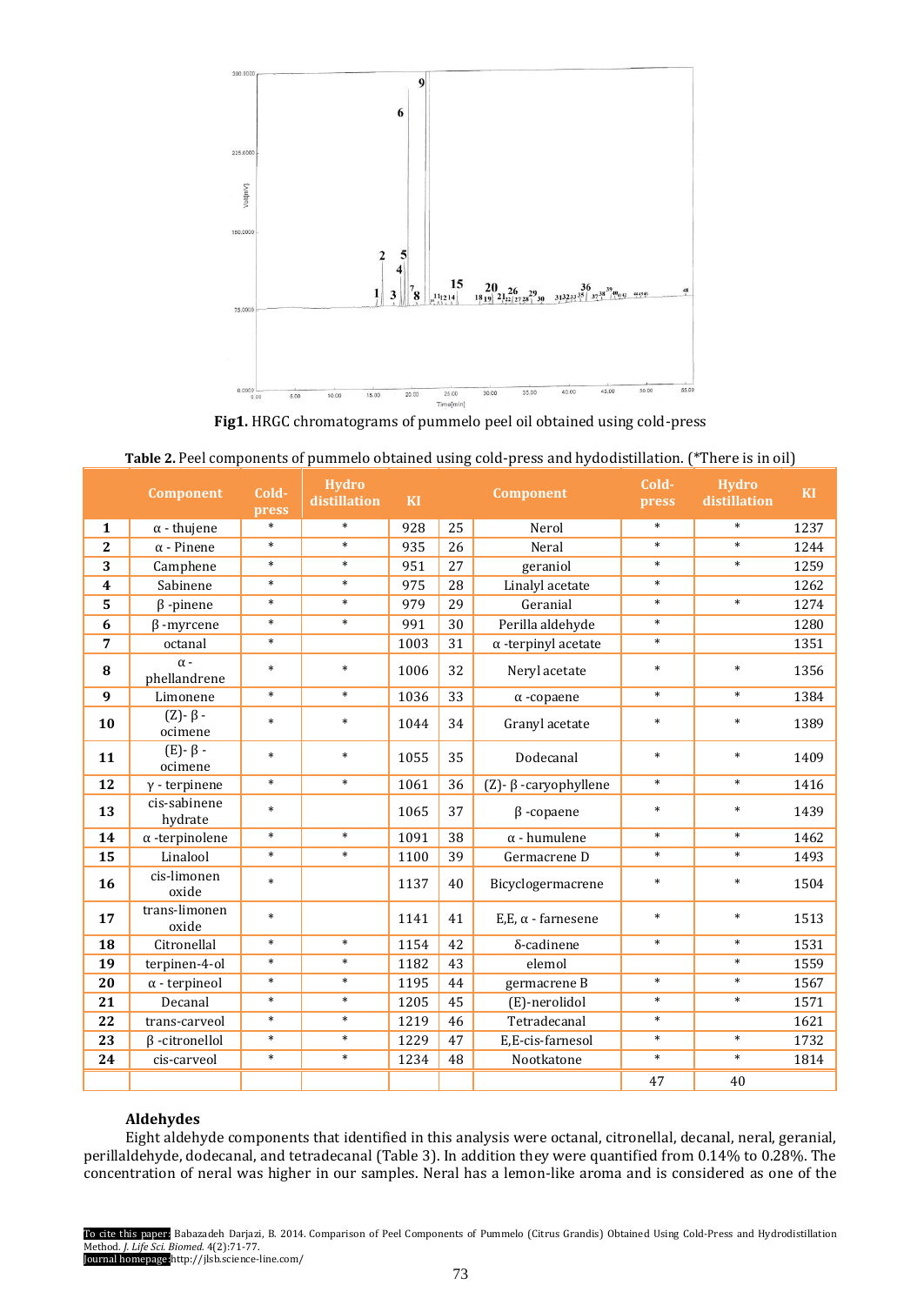major contributors to pummelo flavor [16]. Between two methods examined, cold-pressing showed the highest content of aldehydes (Table 3). Since the aldehyde content of citrus oil is considered as one of the most important indicators of high quality, method apparently has a profound influence on this factor. Peel aldehydes obtained using cold-pressing was also compared to those of hydro distillation in this study. Octanal, perillaldehyde and tetradecanal were identified in cold-pressing, while they were not detected in hydro distillation. Compared with hydro distillation, the cold-pressing improved and increased aldehyde components about 2 times (Table 3).

| Table 3. Statistical analysis of variation in peel components of pummelo obtained using cold-press and Hydro distillation. |  |  |
|----------------------------------------------------------------------------------------------------------------------------|--|--|
|                                                                                                                            |  |  |

|                                   | Cold-press   |                  | Hydrodistillation |                  |                |
|-----------------------------------|--------------|------------------|-------------------|------------------|----------------|
| Compounds                         | Mean         | St.err           | Mean              | St.err           | F value        |
| Oxygenated compounds              |              |                  |                   |                  |                |
| a) Aldehyds                       |              |                  |                   |                  |                |
| 1) Octanal                        | 0.01         | 0.006            | $\mathbf{0}$      | $\bf{0}$         |                |
| 2) Citronellal                    | 0.03         | 0.006            | 0.01              | 0.006            |                |
| 3) Decanal                        | $0.04\,$     | 0.006            | 0.03              | 0.006            |                |
| 4) Neral                          | 0.1          | $\overline{0}$   | 0.05              | 0.01             | $F^{**}$       |
| 5) Geranial                       | 0.06         | 0.01             | 0.04              | 0.01             |                |
| 6) Perilla aldehyde               | $0.01\,$     | $\boldsymbol{0}$ | $\bf{0}$          | $\boldsymbol{0}$ |                |
| 7) Dodecanal                      | 0.02         | 0.006            | 0.01              | $\boldsymbol{0}$ |                |
| 8) Tetradecanal                   | $0.01\,$     | $\boldsymbol{0}$ | $\boldsymbol{0}$  | $\boldsymbol{0}$ |                |
| total                             | 0.28         | 0.03             | 0.14              | 0.03             |                |
| b) Alcohols                       |              |                  |                   |                  |                |
| 1) Linalool                       | 0.13         | 0.05             | 0.3               | 0.02             | $F^{**}$       |
| 2) Terpinen-4-ol                  | 0.01         | $\mathbf{0}$     | 0.08              | 0.006            |                |
| 3) $\alpha$ -terpineol            | 0.1          | $\boldsymbol{0}$ | 0.23              | 0.02             | $F^{**}$       |
| 4) Trans-carveol                  | 0.01         | $\boldsymbol{0}$ | 0.02              | 0.006            |                |
|                                   | 0.002        | 0.001            | 0.01              |                  |                |
| 5) $β$ -citronellol               |              |                  |                   | 0.006            |                |
| 6) cis-carveol                    | 0.001        | 0.001            | $0.01\,$          | $\boldsymbol{0}$ |                |
| 7) Nerol                          | 0.001        | 0                | $0.01\,$          | 0.006            |                |
| 8) Geraniol                       | 0.01         | $\mathbf{0}$     | 0.03              | 0.006            |                |
| 9) Elemol                         | $\mathbf{0}$ | $\bf{0}$         | 0.02              | 0.006            |                |
| 10) (E)-Nerolidol                 | 0.02         | 0.006            | 0.03              | 0.006            |                |
| 11) E, E-α-farnesol               | 0.003        | 0.001            | 0.01              | 0.006            |                |
| total                             | 0.28         | 0.05             | 0.75              | 0.08             |                |
| c) Esters                         |              |                  |                   |                  |                |
| 1) linalyl acetate                | 0.02         | $\overline{0}$   | $\boldsymbol{0}$  | $\boldsymbol{0}$ |                |
| 2) $\alpha$ -terpinyl acetate     | 0.02         | 0.006            | $\boldsymbol{0}$  | $\boldsymbol{0}$ |                |
| 3) Neryl acetate                  | 0.02         | 0.006            | 0.01              | 0.006            |                |
| 4) Geranyl acetate                | 0.01         | $\bf{0}$         | $0.01\,$          | 0.006            |                |
| total                             | 0.07         | $0.01\,$         | 0.02              | 0.01             |                |
| d) Ketones                        |              |                  |                   |                  |                |
| 1) Nootkatone                     | 0.02         | 0.006            | 0.01              | $\boldsymbol{0}$ |                |
| Monoterpenes                      |              |                  |                   |                  |                |
| 1) $α$ -thujene                   | 0.080        | 0.006            | 0.04              | 0.006            |                |
| 2) $\alpha$ -pinene               | 0.5          | 0.1              | 0.6               | 0.1              | <b>NS</b>      |
| 3) Camphene                       | 0.03         | 0.006            | $0.01\,$          | 0                |                |
| 4) Sabinene                       | 0.37         | 0.05             | 0.45              | 0.03             | <b>NS</b>      |
| 5) $β$ -pinene                    | 0.47         | 0.05             | 0.64              | 0.04             | $\mathbf{F}^*$ |
| 6) β-myrcene                      | 1.9          | 0.2              | 1.96              | 0.11             | <b>NS</b>      |
| 7) $α$ -phellandrene              | 0.06         | 0.01             | 0.13              | 0.02             |                |
| 8) Limonene                       | 94.17        | 0.97             | 94.59             | 0.52             | <b>NS</b>      |
| 9) (Ζ)- $β$ -ocimene              | $0.01\,$     | 0.006            | $0.01\,$          | $\boldsymbol{0}$ |                |
| 10) (Ε)- $β$ -ocimene             | 0.07         | 0.006            | $0.08\,$          | 0.006            |                |
| 11) γ-terpinene                   | 0.04         | 0.006            | 0.12              | 0.02             |                |
| 12) Cis-sabinene hydrate          | $0.01\,$     | $\mathbf{0}$     | $\mathbf{0}$      | $\boldsymbol{0}$ |                |
| 13) α-terpinolene                 | 0.03         | 0.006            | 0.08              | 0.01             |                |
| 14) cis-limonen oxide             | 0.004        | 0.001            |                   | $\boldsymbol{0}$ |                |
| 15) Trans-limonen oxide           | 0.003        | 0.001            | $\bf{0}$          | $\mathbf{0}$     |                |
| total                             | 97.74        | 1.41             | 98.71             | 0.86             |                |
|                                   |              |                  |                   |                  |                |
| Sesquiterpenes                    | 0.02         |                  |                   |                  |                |
| 1) $α$ -copaene                   |              | $\boldsymbol{0}$ | $0.01\,$          | $\boldsymbol{0}$ |                |
| 2) $(Z)$ - $\beta$ -caryophyllene | 0.09         | 0.01             | 0.07              | 0.01             |                |
| 3) $β$ -copaene                   | $0.02\,$     | 0.006            | 0.02              | 0                |                |
| 4) α-humulene                     | 0.02         | 0.006            | $0.01\,$          | $\mathbf{0}$     |                |
| 5) Germacrene D                   | $0.07\,$     | $\boldsymbol{0}$ | 0.04              | 0.006            |                |
| 6) Bicyclogermacrene              | 0.03         | 0.006            | 0.02              | 0.006            |                |
| 7) E,E- $\alpha$ -farnesene       | $0.01\,$     | 0                | $0.01\,$          | 0.006            |                |
| $8)$ δ-cadinene                   | 0.01         | $\boldsymbol{0}$ | 0.01              | 0.006            |                |
| 9) Germacrene B                   | $0.01\,$     | $\overline{0}$   | 0.008             | 0.001            |                |
| total                             | 0.28         | 0.028            | 0.19              | 0.03             |                |
| Total oxygenated compounds        | 0.65         | 0.11             | 0.9               | 0.12             |                |
| Total                             | 98.68        | 1.55             | 99.82             | 1.02             |                |

To cite this paper: Babazadeh Darjazi, B. 2014. Comparison of Peel Components of Pummelo (Citrus Grandis) Obtained Using Cold-Press and Hydrodistillation Method. *J. Life Sci. Biomed.* 4(2):71-77. Journal homepage:http://jlsb.science-line.com/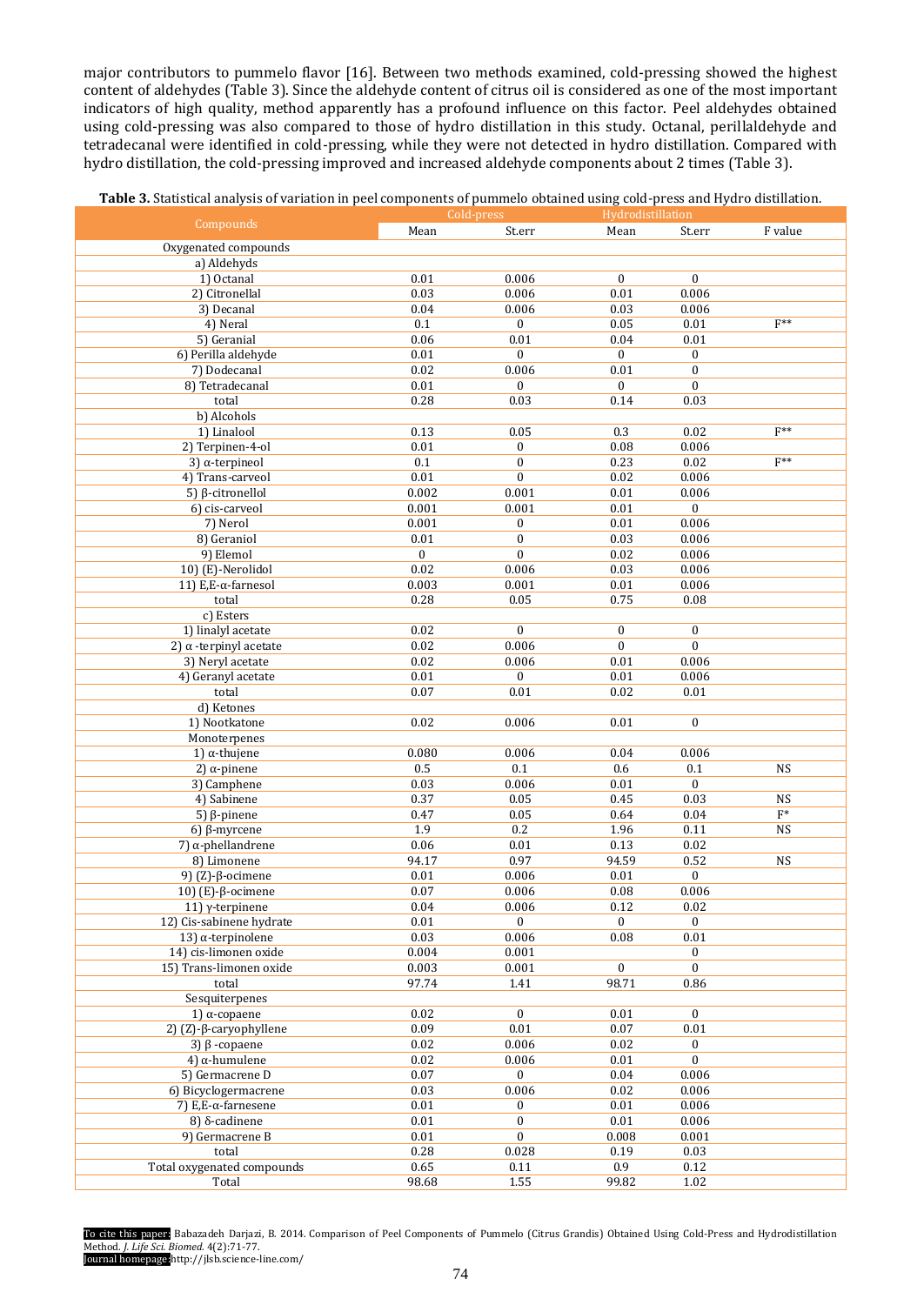**Alcohols:** Eleven alcoholic components identified in this analysis were linalool, terpinene-4-ol, -terpineol, trans-carveol, -citronellol, cis-carveol, nerol, geraniol, elemol, (E)-nerolidol and E, E-α-farnesol (Table 3). The total amount of alcohols ranged from 0.28% to 0.75%. Linalool was identified as the major component in this study and was the most abundant. Linalool has been recognized as one of the most important components for Citrus flavor. Linalool has a flowery aroma [17] and its level is important to the characteristic favor of Citrus [5]. Between two methods examined, hydro distillation showed the highest content of alcohols.

Compared with cold-pressing, hydro distillation improved and increased alcohol components about 2.50 times. (Table 3)

**Esters:** Four ester components identified in this analysis were linalyl acetate, terpinyl acetate, neryl acetate and geranyl acetate. The total amount of esters ranged from 0.02% to 0.07%. Between two methods examined, cold-pressing showed the highest content of esters (Table 3).

**Ketones:** One component identified in this analysis was Nootkatone. The total amount of ketones ranged from 0.01% to 0.02%. Between two methods examined, cold-pressing showed the highest content of ketones (Table 3).

**Monoterpene hydrocarbons:** The total amount of monoterpene hydrocarbons ranged from 97.74 % to 98.71 %. Limonene was identified as the major component in this study and was the most abundant. Limonene has a weak citrus-like aroma [17] and is considered as one of the major contributors to citrus flavor. Between two methods examined, hydro distillation showed the highest content of monoterpenes (Table 3).

**Sesquiterpene hydrocarbons:** The total amount of sesquiterpene hydrocarbons ranged from 0.19 % to 0.28 %. (Z)-β-caryophyllene was identified as the major component in this study and was the most abundant. Between two methods, cold-pressing showed the highest content of sesquiterpenes (Table 3).

**Results of statistical analyses:** Differences were considered to be significant at P < 0.01. These differences on the 1% level occurred in neral, linalool and α-terpineol. This difference on the 5% level occurred in β-pinene. The non-affected oil components were α-pinene, sabinene,  $β$ -myrcene and limonene (Table 3).

**Results of correlation:** Simple intercorrellations between 8 components are presented in a correlation matrix (Table 4). The highest positive values or r (correlation coefficient) were observed between Β-pinene and sabinene (95%); B-pinene and α-terpineol (93%); B-pinene and linalool (92%); α-terpineol and linalool (92%). The highest significant negative correlations were observed between  $\alpha$ -terpineol and neral (90%); linalool and neral (86%); Β-pinene and neral (81%) (Table 4).

| <b>Table 4.</b> Correlation matrix (numbers in this table correspond with main components mentioned in Table 3). |  |  |  |  |
|------------------------------------------------------------------------------------------------------------------|--|--|--|--|
|------------------------------------------------------------------------------------------------------------------|--|--|--|--|

| <b>Neral</b> | Linalool | $\alpha$ -terpineol | $\alpha$ -pinene | <b>Sabinene</b> | <b>B-pinene</b> | 'B-myrcene |
|--------------|----------|---------------------|------------------|-----------------|-----------------|------------|
| $-0.86*$     |          |                     |                  |                 |                 |            |
| $-0.90*$     | $0.92**$ |                     |                  |                 |                 |            |
| $-0.37$      | 0.75     | 0.63                |                  |                 |                 |            |
| $-0.65$      | $0.83*$  | 0.79                | 0.57             |                 |                 |            |
| $-0.81*$     | $0.92**$ | $0.93**$            | 0.63             | $0.95**$        |                 |            |
| $-0.12$      | 0.54     | 0.32                | $0.91**$         | 0.31            | 0.33            |            |
| $-0.21$      | 0.04     | 0.38                | $-0.08$          | 0.25            | 0.34            | $-0.42$    |
|              |          |                     |                  |                 |                 |            |

\*=significant at 0.05 \*\*=significant at 0.01

# **DISCUSSION**

Our observation that different methods have an effect on some of the components of citrus oil is in accordance with previous findings [10- 12]. The components obtained by HD method were low because of the application of heating for long time resulting in thermal degradation of labile compounds.

The lower proportion of the detected aldehyd components in HD method was probably due to the use a large quantity of water [18] and was due to solubility of those compounds in the water phase. However, the losses may be as readily explained by selective absorption of these compounds on the pulp particles by the factor of solubility [4].

The higher proportion of the detected alcohol components in HD method was probably due to hydrolysis of some components that can react with water at high temperature and provide alcohols and acids [19].

Esters are constituents of essential oils and, in the presence of water, especially at high temperatures; they tend to react with water to form acids and alcohols [20]. Oil components like esters are sensitive to hydrolysis while others like acyclic monoterpene hydrocarbons and aldehydes are susceptible to polymerization (since the pH of water is often reduced during distillation, hydrolytic reactions are facilitated).[21]

High positive correlations between pairs of terpenes such as Β-pinene and sabinene (95%); Β-pinene and α-terpineol (93%); Β-pinene and linalool (92%); α-terpineol and linalool (92%). suggest the presence of a genetic control [22] and such dependence between pairs of terpenes is due to derivation of one from another that is not known. Similarly, high negative correlations observed between α-terpineol and neral (90%); linalool and neral (86%); Β-pinene and neral (81%) suggest that one of the two compounds is being synthesized at the expense of the other or of its precursor. Non-significant negative and positive correlations can imply genetic and/or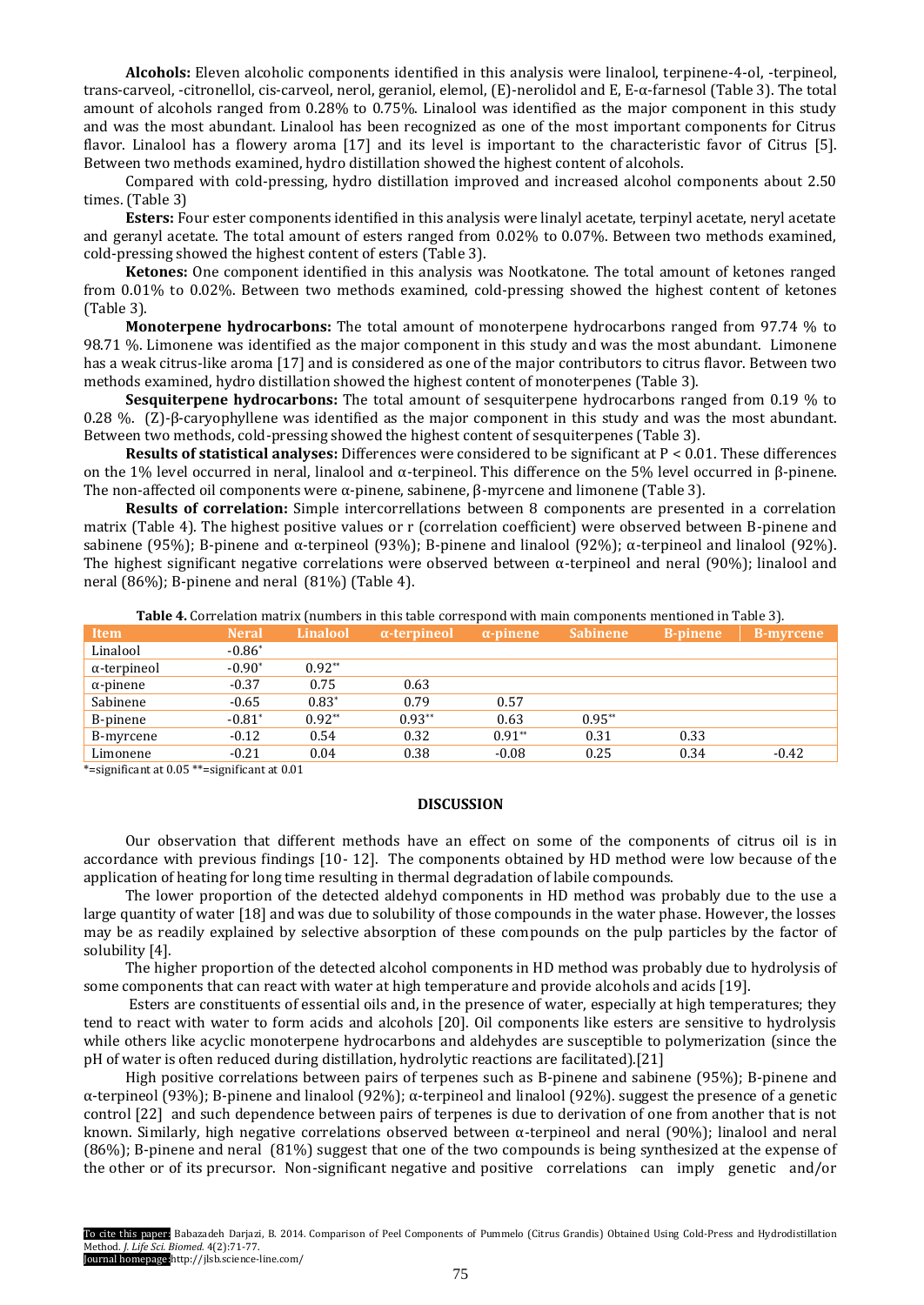biosynthetic independence. However, without an extended insight into the biosynthetic pathway of each terpenoid compound, the true significance of these observed correlations is not clear. The highest positive value (correlation) was observed between Β-pinene and sabinene (95%) This result indicates that these compounds should be under the control of a single dominant gene [22].

# **CONCLUSION**

The recovery percentage of flavor compounds depends on method. Between two methods examined, coldpressing showed the highest content of aldehydes. It is easy to observe the significant variations between HD and CP method, mainly in terms of the quantities of oxygenated compounds. The application of CP method can cause a lesser damage to thermal-sensitive molecules, so can be a good technique to recovery of Citrus compounds. The CP method can reduce the danger of thermal degradation of sensitive compounds. Also it is easy to carry out and can be applicable to large industrial scale. Further research on the relationship between extraction method and oxygenated terpenes is necessary.

**Acknowledgements:** The author would like to express his gratitude to Z. Kadkhoda from Institute of Medicinal Plants located at Supa blvd-Km 55 of Tehran – Qazvin (Iran) for her help in GC-MS and GC analysis.

# **REFERENCES**

- 1. FAO. 2012. http://faostat.fao.org/site/567/default.aspx#ancor.
- 2. Gyawali, R., Jeon, D.H., Moon, J.Y., Kim, H., Song, Y. W., Hyun, H.B., Jeong, D. & Cho, S.K. 2012. Chemical composition and antiproliferative activity of supercritical extract of Citrus grandis (L.) Osbeck fruits from Korea. J Essential Oil Res, 15(6):915-925.
- 3. Babazadeh-Darjazi, B. 2013. Comparison of peel volatile components of citron and pummelo (Citrus sp.). Intl Res J Appl Basic Sci, 5 (6): 682-689.
- 4. Swisher, H.E. & Swisher, L.H. 1977. Specialty Citrus products. In: Citrus Science and Technology (Nagy S, Shaw P and Veldhuis MK Ed.). pp. 291-299. The AVI Publishing Company. Westport.
- 5. Salem, A. 2003. Extraction and identification of essential oil components of the peel, leaf and flower of tangerine "Citrus nobilis loureior var deliciosa swingle" cultivated at the north of Iran. Master of Science thesis, Islamic Azad University, Pharmaceutical sciences branch.
- 6. Babazadeh-Darjazi, B., Rustaiyan, A., Talaei, A., Khalighi, A., Larijani, K., Golein, B. & Taghizad, R. 2009. The effects of rootstock on the volatile flavor components of page mandarin juice and peel. Iran J Chem Eng, 28 (2):99-111.
- 7. Sawamura, M., Kuwahara, S., Shichiri, K. & Aoki, T.1990. Volatile constituents of several varieties of pummelos and a comparison of the nootkatone levels in pummelos and other citrus fruits. Agri Bio Chem, 54 (3): 803- 805.
- 8. Babazadeh-Darjazi, B et al. 2011. A study on oxygenated constituent's percentage existed in page mandarine peel oil during a special season. J Med Plant, 4 (2):87-93.
- 9. Babazadeh- Darjazi, B. 2011. Comparison of volatile components of flower, leaf, peel and juice of Page mandarin. Afr J Biotechnol, 10 (51):10437-10446.
- 10. Bousbia, N., Vian, M.A., Ferhat, M.A., Meklati, B.Y. & Chemat, F. 2009. A new process for extraction of essential oil from Citrus peels: Microwave hydro diffusion and gravity. J Food Engine, 90(3):409-413.
- 11. Habashi, M. Mirza, M., Mostofi, Y. & Jaimand, K. 2009. Identification and comparison of the essential oil components from the peel of citron (Citrus medical L.) by using two extraction methods (hydro distillation and cold press). Iranian J Med Aroma Plants, 24(4): 428-436.
- 12. Menichini, F., Tundis, R., Bonesi, M., Cindio, B.D., Loizzo, M.R., Conforti, F., Statti, G.A., Menabeni, R., Bettini, R. & Menichini, F. 2009. Chemical composition and bioactivity of Citrus medical L. cv. Diamante essential oil obtained by hydro distillation, cold-pressing and supercritical carbon dioxide extraction. Nat Pro Res, 25(8): 789-799.
- 13. Gaspar, F. & Leek, G. 2004. Comparison between compressed Co2 extracts and hydro distilled essential oil. J Essent Oil Res, 16: 64-68.
- 14. Adams, R.P. 2001. Identification of essential oil components by gas chromatography / mass spectrometry. Allured Publishing Corporation, Carol Stream. Illinois, USA. ISBN 931710855.
- 15. McLafferty, F.W. & Stauffer, D.B.1991. The important peak index of the registry of mass spectral data. Wiley, New York. USA. . ISBN 0-471-55270-4.
- 16. Cheong, M.W. & Liu, S.Q. 2011. Identification of Aroma-Active Compounds in Malaysian Pomelo (Citrus grandis (L.) Osbeck) Peel by Gas Chromatography-Olfactometry. J Essent Oil Res, 23 (6):34-42.
- 17. Buettner, A. 2003. Evaluation of the most odor-active compounds in the peel oil of clementines (Citrus reticulate Blanco cv. Clementine). Eur Food Res Technol, 216: 11-14.
- 18. Porto, C.D. & Decorti, D. 2009. Ultrasound-assisted extraction coupled with under vacuum distillation of flavor compounds from spearmint (carvone-rich) plants: Comparison with conventional hydro distillation. Ultra son Sonochem, 16: 795-799.